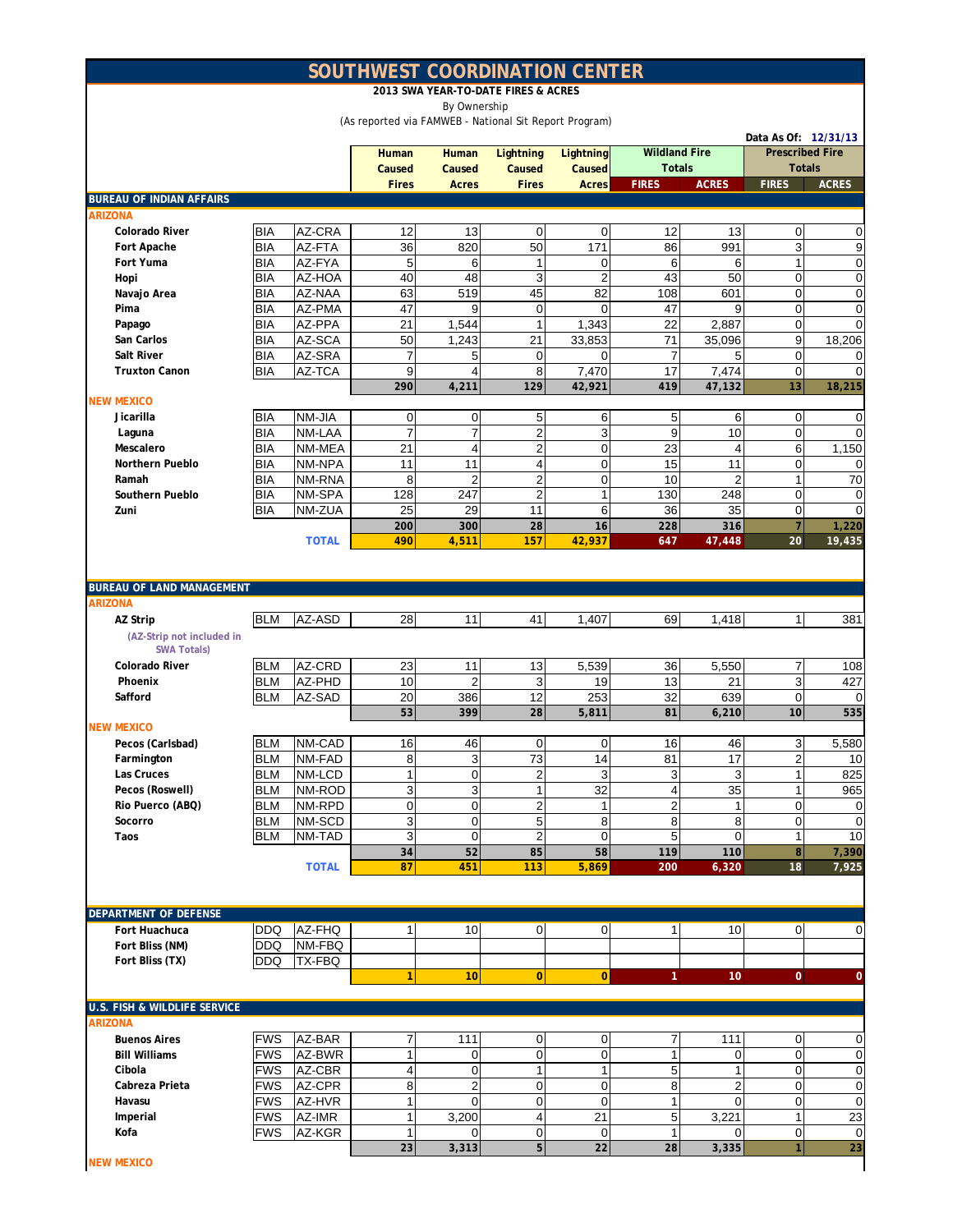| Bosque del Apache                             | <b>FWS</b> | NM-BDR        | $\overline{0}$   | $\mathbf 0$             | $\overline{0}$ | $\overline{0}$                | 0                   | $\overline{0}$ | $\mathbf{1}$     | 3              |
|-----------------------------------------------|------------|---------------|------------------|-------------------------|----------------|-------------------------------|---------------------|----------------|------------------|----------------|
| <b>Bitter Lake</b>                            | <b>FWS</b> | NM-BTR        | $\mathbf 0$      | $\mathbf 0$             | $\mathbf 0$    | $\mathbf 0$                   | $\overline{0}$      | $\mathbf 0$    | $\overline{c}$   | 59             |
| Maxwell                                       | <b>FWS</b> | NM-MXR        | $\mathbf 0$      | $\mathbf 0$             | $\mathbf 0$    | $\mathbf 0$                   | $\mathbf 0$         | $\mathbf 0$    | $\mathbf 0$      | $\mathbf 0$    |
| Sevilleta                                     | <b>FWS</b> | NM-SER        | $\overline{0}$   | $\mathbf 0$             | $\mathbf 0$    | $\overline{0}$                | $\mathbf 0$         | $\mathbf 0$    | $\mathbf{1}$     | 119            |
| San Andreas                                   | FWS        | NM-SNR        | $\overline{0}$   | $\mathbf 0$             | $\mathbf 0$    | $\mathbf 0$                   | 0                   | $\mathbf 0$    | 1                | 1,200          |
|                                               |            |               | $\mathbf{O}$     | $\overline{0}$          | $\mathbf 0$    | $\mathbf 0$                   | $\mathbf 0$         | $\mathbf 0$    | 5                | 1,381          |
| <b>WEST TEXAS</b>                             |            |               |                  |                         |                |                               | $\mathbf 0$         | $\mathbf 0$    |                  |                |
|                                               |            |               | $\mathbf{0}$     | $\mathbf 0$             | $\mathbf 0$    | $\pmb{0}$                     | $\mathbf 0$         | $\mathbf 0$    | $\mathbf{O}$     | $\overline{0}$ |
|                                               |            | <b>TOTAL</b>  | 23               | 3,313                   | 5              | 22                            | 28                  | 3,335          | $\mathbf{6}$     | 1,404          |
|                                               |            |               |                  |                         |                |                               |                     |                |                  |                |
| <b>NATIONAL PARK SERVICE</b>                  |            |               |                  |                         |                |                               |                     |                |                  |                |
| <b>ARIZONA</b>                                |            |               |                  |                         |                |                               |                     |                |                  |                |
| Canyon de Chelly                              | <b>NPS</b> | AZ-CAP        | $\mathbf{1}$     | 1                       | 0              | $\mathbf 0$                   | 1                   |                | $\pmb{0}$        | $\mathbf 0$    |
| <b>Grand Canyon</b>                           | <b>NPS</b> | AZ-GCP        | 6                | $\mathbf{1}$            | 19             | 227                           | $\overline{25}$     | 228            | $\mathbf{1}$     | 226            |
| Organ Pipe                                    | <b>NPS</b> | AZ-ORP        | 22               | 36                      | $\mathbf 0$    | $\mathbf 0$                   | 22                  | 36             | $\mathbf 0$      | $\mathbf 0$    |
| <b>Petrified Forest</b>                       | <b>NPS</b> | AZ-PFP        | $\mathbf 0$      | $\mathbf 0$             | $\mathbf 0$    | $\overline{0}$                | $\mathbf 0$         | $\mathbf 0$    | 0                | $\mathbf 0$    |
|                                               |            | AZ-SAP        | 3                |                         | 3              |                               |                     | $\overline{2}$ | $\mathbf 0$      |                |
| Saguaro                                       | NPS        |               | $\overline{0}$   | $\overline{\mathbf{c}}$ |                | $\mathbf 0$<br>$\overline{0}$ | 6<br>$\overline{0}$ |                |                  | $\mathbf 0$    |
| Tonto                                         | <b>NPS</b> | AZ-TOP        |                  | $\mathbf 0$             | $\mathbf 0$    |                               |                     | $\mathbf 0$    | $\mathbf 0$      | $\mathbf 0$    |
| <b>Walnut Canyon</b>                          | <b>NPS</b> | AZ-WAP        | $\mathbf{0}$     | $\mathbf 0$             | $\mathbf 0$    | $\mathbf 0$                   | $\mathbf 0$         | $\Omega$       | 1                | 10             |
| Wupatki                                       | NPS        | AZ-WUP        | $\mathbf 0$      | $\mathbf 0$             | 6              | 1,433                         | 6                   | 1,433          | $\overline{0}$   |                |
|                                               |            |               |                  |                         |                |                               |                     |                |                  |                |
|                                               |            |               |                  |                         |                |                               |                     |                |                  |                |
|                                               |            |               | 32               | 40                      | 28             | 1,660                         | 60                  | 1,700          | $\overline{2}$   | 236            |
| <b>NEW MEXICO</b>                             |            |               |                  |                         |                |                               |                     |                |                  |                |
| Bandelier                                     | <b>NPS</b> | NM-CAP        | $\overline{0}$   | $\mathbf 0$             | $\overline{0}$ | $\overline{0}$                | $\mathbf 0$         | $\overline{0}$ | $\mathbf 0$      | $\mathbf 0$    |
| <b>El Malpais</b>                             | <b>NPS</b> | NM-EMP        | $\overline{0}$   | $\mathbf 0$             | 28             | 129                           | 28                  | 129            | $\Omega$         | $\mathbf 0$    |
|                                               |            |               |                  |                         |                |                               |                     |                |                  |                |
|                                               |            |               |                  |                         |                |                               |                     |                |                  |                |
|                                               |            |               |                  |                         |                |                               |                     |                |                  |                |
|                                               |            |               | $\pmb{0}$        | $\mathbf 0$             | 28             | 129                           | 28                  | 129            | $\bf{0}$         | $\mathbf 0$    |
| <b>WEST TEXAS (FED. ONLY)</b>                 |            |               |                  |                         |                |                               |                     |                |                  |                |
| Amistad                                       | <b>NPS</b> | <b>TX-AMP</b> | $\overline{0}$   | $\mathbf 0$             | 0              | $\overline{0}$                | $\mathbf 0$         | 0              | $\mathbf 0$      | 0              |
| <b>Big Bend</b>                               | <b>NPS</b> | TX-BBP        | 1                | 25                      | 3              | 2                             | 4                   | 27             | $\pmb{0}$        | $\mathbf 0$    |
| Lake Meredith                                 | <b>NPS</b> | TX-LAP        | 5                | 151                     | $\mathbf 0$    | $\mathbf 0$                   | 5                   | 151            | $\overline{0}$   | $\mathbf 0$    |
|                                               |            |               |                  |                         |                |                               |                     |                |                  |                |
|                                               |            |               | $\boldsymbol{6}$ | 176                     | $\overline{3}$ | $\overline{2}$                | 9                   | 178            | $\mathbf 0$      | $\overline{0}$ |
|                                               |            | <b>TOTAL</b>  | 38               | 216                     | 59             | 1,791                         | 97                  | 2,007          | $\overline{2}$   | 236            |
| <b>OTHER</b>                                  |            |               |                  |                         |                |                               |                     |                |                  |                |
| <b>ARIZONA</b>                                |            |               |                  |                         |                |                               |                     |                |                  |                |
| BOR - Yuma Area Office                        |            | OTHR AZ-YAL   | 5                | 20                      | 3              | 26                            | 8                   | 46             | $\mathbf 0$      | 0              |
|                                               |            |               | $5\overline{)}$  | 20                      | 3 <sup>1</sup> | 26                            | 8                   | 46             | $\bf{0}$         | $\mathbf 0$    |
| <b>NEW MEXICO</b>                             |            |               |                  |                         |                |                               |                     |                |                  |                |
| Los Alamos Nat. Lab                           |            | OTHR NM-LAE   |                  |                         |                |                               |                     |                |                  |                |
|                                               |            |               | $\pmb{0}$        | $\mathbf 0$             | $\mathbf 0$    | $\mathbf 0$                   | $\mathbf 0$         | $\overline{0}$ | $\mathbf{O}$     | $\overline{0}$ |
|                                               |            | <b>TOTAL</b>  | 5 <sup>1</sup>   | 20                      | 3              | 26                            | 8                   | 46             | $\overline{0}$   | $\overline{0}$ |
|                                               |            |               |                  |                         |                |                               |                     |                |                  |                |
| <b>STATES</b>                                 |            |               |                  |                         |                |                               |                     |                |                  |                |
| <b>ARIZONA</b>                                |            |               |                  |                         |                |                               |                     |                |                  |                |
| AZS - A1S - Phoenix Dist.                     | <b>ST</b>  | AZ-A1S        | 54               | 1,751                   | 16             | 12,567                        | 70                  | 14,318         | $\overline{0}$   | 0              |
| AZS - A2S - Flagstaff Dist.                   | <b>ST</b>  | AZ-A2S        | 54               | 39                      | 14             | 112                           | 68                  | 151            | $\mathbf 0$      | $\mathbf 0$    |
| AZS - A3S - Tucson Dist.                      | <b>ST</b>  | AZ-A3S        | 194              | 1,760                   | 20             | 428                           | 214                 | 2,188          | $\mathbf 0$      | 0              |
|                                               |            |               | 302              | 3,550                   | 50             | 13,107                        | 352                 | 16,657         | $\mathbf 0$      | $\bf{0}$       |
|                                               |            |               |                  |                         |                |                               |                     |                |                  |                |
| <b>NEW MEXICO</b>                             |            |               |                  |                         |                |                               |                     |                |                  |                |
| Chama District                                | <b>ST</b>  | NM-N1S        | 41               | 53                      | 52             | 12                            | 93                  | 65             | $\mathbf 0$      | 0              |
| <b>Cimarron District</b>                      | <b>ST</b>  | NM-N2S        | 16               | $\overline{7}$          | 16             | 1,289                         | 32                  | 1,296          | $\mathbf 0$      | $\mathbf 0$    |
| Socorro District                              | ST         | NM-N3S        | 16               | 259                     | 21             | 1,017                         | 37                  | 1,276          | $\mathbf 0$      | 0              |
| Las Vegas District                            | SТ         | NM-N4S        | 24               | 10,385                  | 29             | 319                           | 53                  | 10,704         | $\pmb{0}$        | $\mathbf 0$    |
| Capitan District                              | SТ         | NM-N5S        | 60               | 720                     | $\overline{4}$ |                               | 64                  | 721            | $\mathbf 0$      | $\mathbf 0$    |
| <b>Bernalillo District</b>                    | <b>ST</b>  | NM-N6S        | 23               | 23,887                  | 24             | 180                           | 47                  | 24,067         | $\boldsymbol{0}$ | $\mathbf 0$    |
|                                               |            |               | 180              | 35,311                  | 146            | 2,818                         | 326                 | 38,129         | $\pmb{0}$        | $\mathbf{0}$   |
|                                               |            |               | 482              | 38,861                  | 196            | 15,925                        | 678                 | 54,786         | $\overline{0}$   | $\overline{0}$ |
|                                               |            | <b>TOTAL</b>  | 482              | 38,861                  | 196            | 15,925                        | 678                 | 54,786         | $\mathbf 0$      | $\mathbf 0$    |
|                                               |            |               |                  |                         |                |                               |                     |                |                  |                |
| <b>U. S. FOREST SERVICE</b><br><b>ARIZONA</b> |            |               |                  |                         |                |                               |                     |                |                  |                |
| Apache/Sitgreaves                             |            | USFS AZ-ASF   | 29               | 60                      | 77             | 267                           | 106                 | 327            | 14               | 9,585          |
| Coronado                                      |            | USFS AZ-CNF   | 41               | 12,514                  | 26             | 376                           | 67                  | 12,890         | $\mathbf 0$      | 10             |
|                                               |            |               |                  |                         |                |                               |                     |                |                  |                |